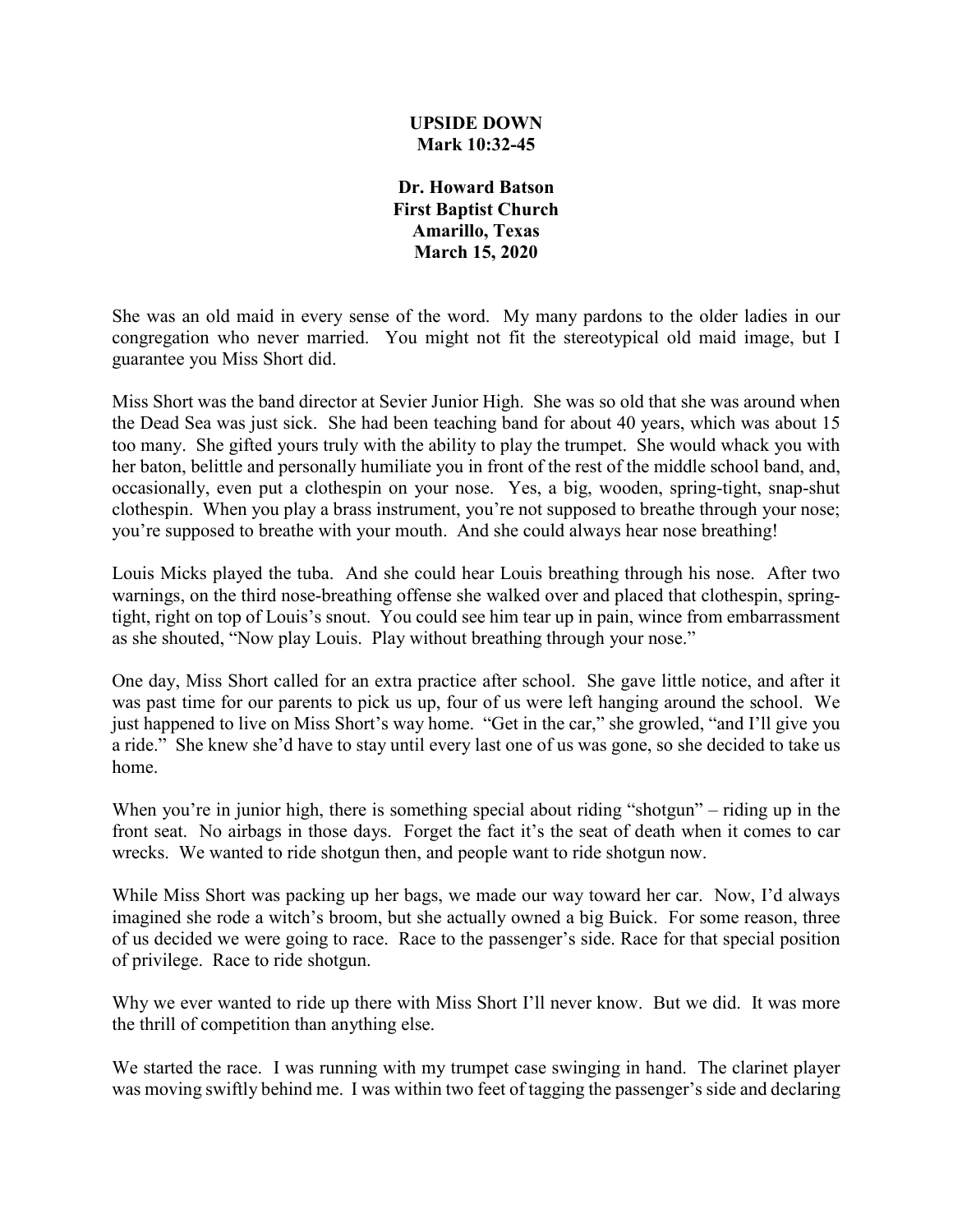myself the winner when David Brooks, the clarinet player – a year older than I was – dove toward the passenger seat and, in a last, desperate move, jarred my trumpet case which then slammed against Miss Short's passenger door.

As we all tried to recover from the shock and the sound (thank goodness Miss Short was still in her office), we looked up to see about a three inch black mark running right across her white car's passenger door – a mark made by my trumpet case.

Let me just say the clothespin was light punishment compared to what David Brooks and I received. We endured the tongue lashing of our lives. Now, I never got in trouble in school. I was not comfortable receiving a tongue lashing. I really felt like Mr. Brooks had pushed my case into the car – which, in fact, he had. When Miss Short looked you eye-to-eye, pointing her finger in your face and asking why we had been so foolish as to make a race out of riding in the front seat, we stood in stunned silence with no logical answers.

But you know it's true, and I know it's true. We all want to ride shotgun. We all want to ride in the front seat – especially when we think somebody else might take that seat, that position of privilege, away from us.

In our story this morning, that's exactly what's happening with the Sons of Thunder – Zebedee's boys, James and John. They are racing to the front seat.

Look at the middle of verse 35. Teacher, we want You to do for us whatever we ask of You.

That's a trick question all teenagers ask their parents. "Will you do something for me?" Never answer that question until you inquire, "What would you like for me to do?" That's the Jesus way to respond to a blanket request.

Well, they lay it out. They want to ride shotgun. "Grant that we may sit in Your glory, one on Your right, and one on Your left" (verse 37).

Just promise us that when you set up your kingdom in Jerusalem, as we make our way there, that you're going to let us be co-regents with you, sitting at the right and the left hand of your throne.

Their request is completely out of place, especially when you set it in context. Jesus has been on the *hodos*, that is, on the road. Look at verse 32. "And they were on the *hodos*, on the road." In Mark's Gospel, being on the road means going to Jerusalem. And going to Jerusalem means going to be crucified.

Sometimes it's translated "road." Sometimes it's translated "way." Turn back to chapter 9, verse 33. "He began to question them, 'What were you discussing on the *hodos*, on the way?'"

Now an interesting thing about Mark 9 and 10 is this: In both chapters, back to back, Jesus is talking about His suffering. He gives more detail in chapter 10. But in both instances, as He begins to predict His pain and His passion, His suffering and His sorrow, His crown and His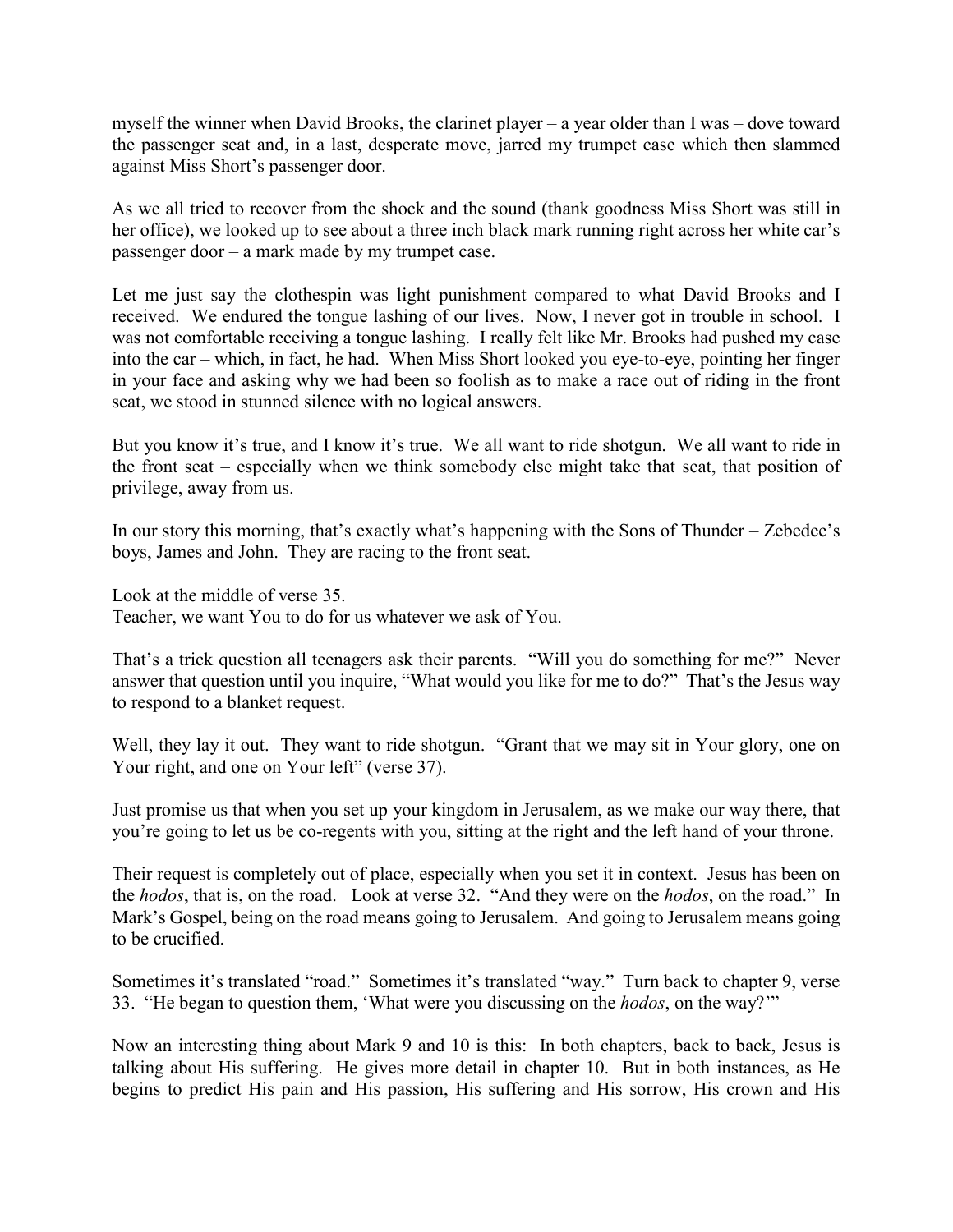crucifixion, the disciples miss the mark. They ignore what Jesus is saying. They continue to live a dream that, indeed, Jesus is going to set up an earthly kingdom in Jerusalem. And they argue over who is the greatest, over who is going to have the place of priority in the kingdom. They brush off Jesus' warnings about suffering and pain and death as simply something like, "We'll have a hard time, but glory will come." And they are sure they can suffer the hard time if they're going to get the glory.

These are two interesting parallel passages, these *hodos* passages – these on the road passages, these on the way passages. On the way to crucifixion.

Turn back to chapter 9 and let's see how much it is like chapter 10.

In chapter 9 we have the second time that Jesus predicts His suffering. The first time Peter tells Jesus, "Don't talk that way. We'll never let that happen to you."

Look at Mark 9:31-32.

For He was teaching His disciples and telling them, "The Son of Man is to be delivered into the hands of men, and they will kill Him; and when He has been killed, He will rise three days later." But they did not understand this statement, and they were afraid to ask Him.

You see, they are completely without clarity when it comes to Jesus' predictions about the crucifixion. They simply don't understand.

Mark 9:33-35

And when they came to Capernaum; and when He was in the house, He began to question them, "What were you discussing on the *hodos*? What were you talking about on the way?" (You now know that Mark uses this word, "on the road" or "on the way" to indicate the march to crucifixion.) But they kept silent, for on the way they had discussed with one another which of them was the greatest. And sitting down, He called the twelve and said to them, "If anyone wants to be first, he shall be last of all, and servant of all."

Notice greatness and servanthood paired together.

#### Mark 9:36

And taking a child, He set him before them, and taking him in His arms, He said to them, "Whoever receives one child like this in My name receives Me; and whoever receives Me does not receive Me, but Him who sent Me."

Jesus exposes their spat when He turns and says, "What were you all talking about back there? What were you discussing after I had mentioned my death and my suffering?"

The question is met with an embarrassed silence, for He has caught each of them jockeying for a position of power, wrestling to ride shotgun.

The picture Mark presents has tragic comic dimensions. Jesus walks ahead in silence on His way to His sacrificial death while His straggling disciples push and shove, trying to establish the order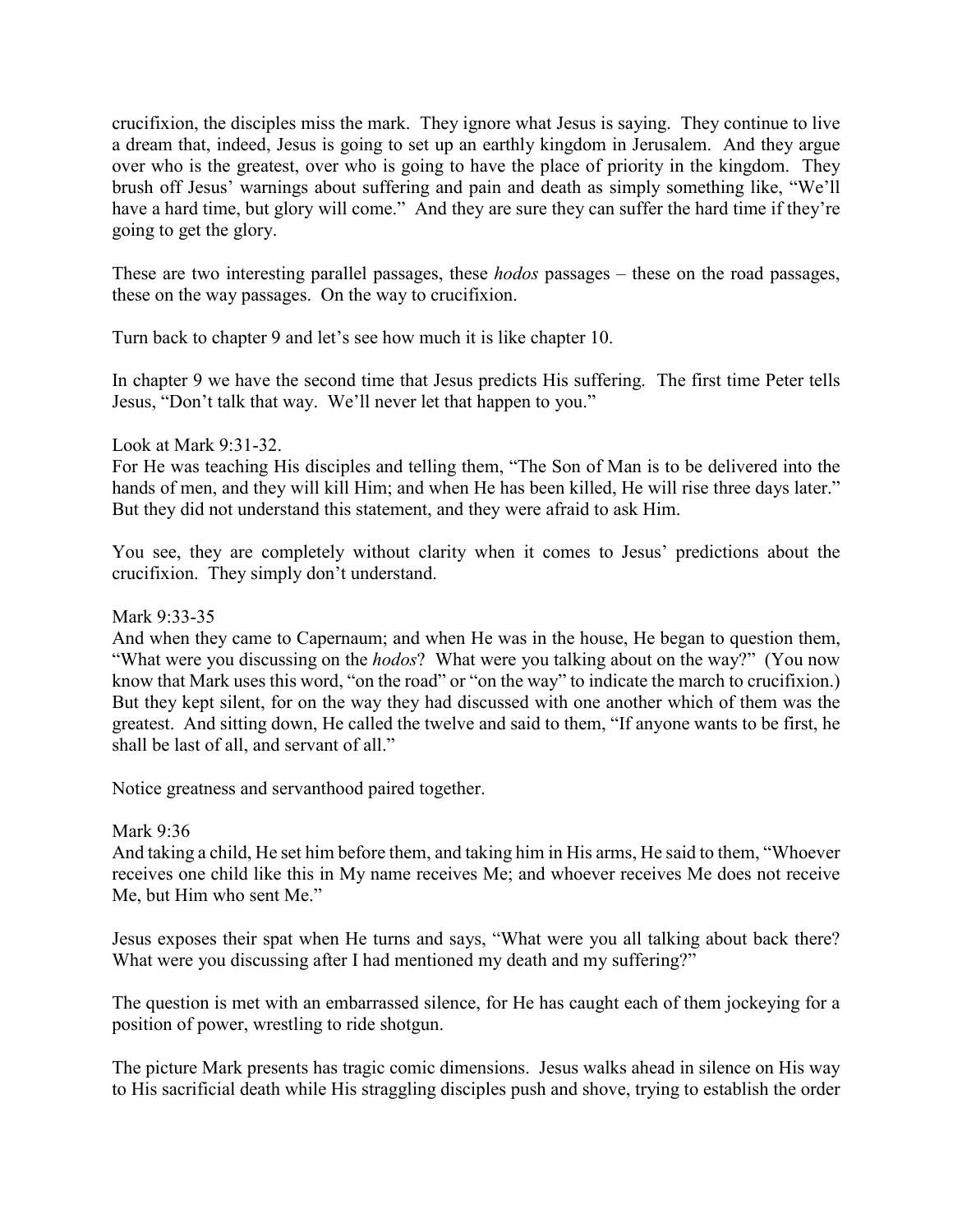of the procession behind Him. They think He is going to glory, and He's going to the cross. And they are jockeying for the next position behind Him. If they knew where He was going, would they be so quick to follow? So quick to want to be next in line, to have a position in the pecking order?

So Jesus gives them a paradox. "The one who wants to be first must become last of all and servant of all." And Jesus takes a child – who had no position of authority, no status, no power, no influence in that first century culture – Jesus picks up a humble child and says, "Great disciples will show humble service for the humble."

Jesus is telling His disciples the greatest thing they can do is serve in humility and try not to be noticed.

**In 1983, the UPI released a poignant story of a young leukemia patient and the special friendship that he enjoyed during the course of his illness. P. J. Dragan, D-R-A-G-A-N, was only five years old when he was diagnosed with leukemia. Soon thereafter the boy began to receive a series of cheery notes and cards, little gifts and goodies to brighten his spirits. Each**  was adorned with a large green bow. These presents all came from an anonymous friend **who signed each card simply: "Magic Dragon." One of P.J.'s favorite gifts was a large green plush toy dragon, who quickly became the embodiment of the gift-giver and P.J.'s constant companion.**

**As P.J. grew sicker, "Magic Dragon's" attentions never waned; notes of encouragement and support arrived continuously. The treasured toy dragon accompanied P.J. to the hospital, sympathetically sporting the same bandages and sharing all the painful, unpleasant treatments with this little boy. Tragically, despite all efforts, P.J. lost his battle with Leukemia. At his funeral – you might imagine – the largest bouquet was a huge spray of daisies, all tied up with an enormous green bow – "Magic Dragon's" final gift.**

**No one ever discovered "Magic Dragon's" identity. After some initial inquiries, P.J.'s parents wisely realized that it was more appropriate to honor "Dragon's" chosen anonymity, allowing both P.J. and "Magic Dragon" the joy of a friendship based solely on love, dedication, and service. "Magic Dragon" saw an opportunity to reach out in love, to risk serving another with no thought for reward and no concern for recognition.** 

# **Thank you, "Magic Dragon," for teaching us how to serve. ("Thank You, Magic Dragon," Homiletics Online, 3/24/1991, www.homiletics online.com)**

One of the most difficult challenges you will ever face as a human being is a battle within your own self to serve without recognition. It's a battle against your own ego to serve in selflessness. Our egos crave recognition, like a hummingbird craves nectar. We want to be patted on the back. We – all of us do, I do – want to be told "Well done" for our sacrifices. Our own need for affirmation and approval overshadows our attempts at servanthood and undermine our bestminded motivations.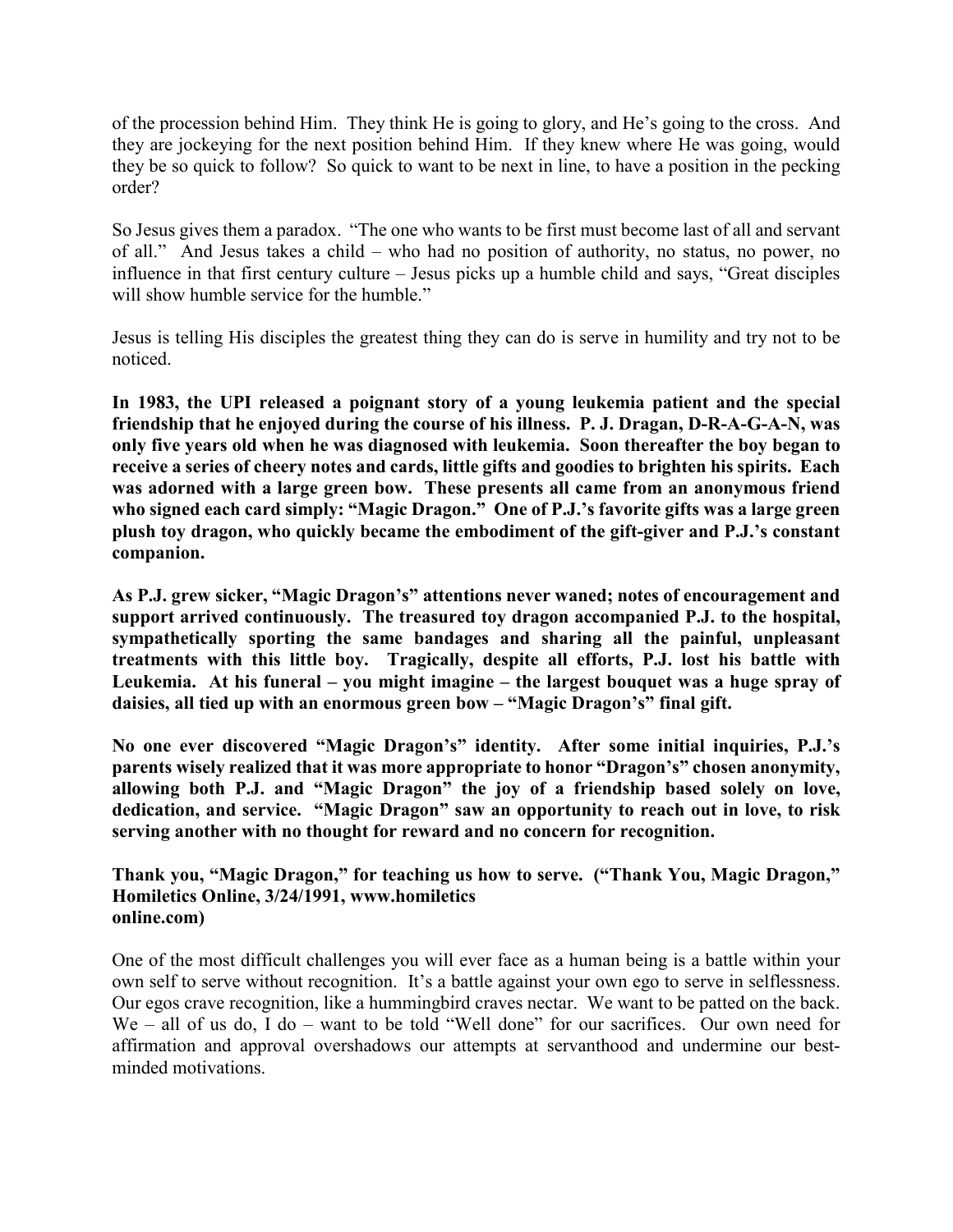If you ever serve like Jesus asks you to serve, you'll serve in humble silence.

But it's hard. It's hard not to want to see your name printed in the bulletin or a plaque hung in the hallway on your behalf. It's hard to serve selflessly.

Now back to our text in Mark 10. It's so much like Mark 9. The two go hand-in-hand.

Jesus sets his face like a flint toward Jerusalem, His final destiny. He will boldly confront all the forces awaiting Him. He fervently presses toward the fate which He has predicted for Himself, amidst a dual atmosphere of amazement on the part of the crowd and fear on the part of His followers. The crowd, made up of pilgrims on their way to the Passover Festival, is caught up with the thrill of Messianic expectation. But those closest to Jesus sense a supernatural foreboding filling the air. What prophet was ever warmly received in Jerusalem? Indeed, few escaped alive.

Facing their fear, Jesus calls The Twelve aside. For the third and final time, he explicitly tells them what awaits Him in Jerusalem so there will be no surprises.

#### Verses 33-34

We are going to Jerusalem. I will be delivered to the chief priests and the scribes. They will condemn me to death. They will deliver me to the Gentiles. They will mock me, spit upon me, scourge me, and kill me. After three days, I will rise again.

Verse 34 makes verse 35 unbelievable. I hope to goodness some time has passed, but I can't be sure that it has. For every time Jesus puts His disciples on the *hodos*, on the way to suffering, on the road to the crucifixion, they are jockeying for positions to follow behind.

Verse 35, 37

James and John, the two sons of Zebedee, came up to Him, saying to Him, "Teacher, we want you to do for us whatever we ask of you....Let us sit in the places of honor when you have the kingdom banquet."

James and John want to be the crown princes sitting on the co-thrones with Jesus. Jesus says, "You don't know what you're asking for. Do you have any idea about the cup I'm going to drink? Can you drink that cup? Can you be baptized with the baptism of which I am going to be baptized?"

The cup in the Old Testament in Isaiah 51:17, 22 and all throughout is God's wrath. It is death. The cup is a metaphor for suffering in the Old Testament. Listen to Isaiah 51:17. "Rouse yourself! Rouse yourself! Arise, O Jerusalem, You who have drunk from the Lord's hand the cup of His anger; The chalice of reeling you have drained to the dregs."

Remember what Jesus said in the Garden of Gethsemane, thinking of the cross, thinking of the wrath of God that was to be His? "Father, take this cup from me."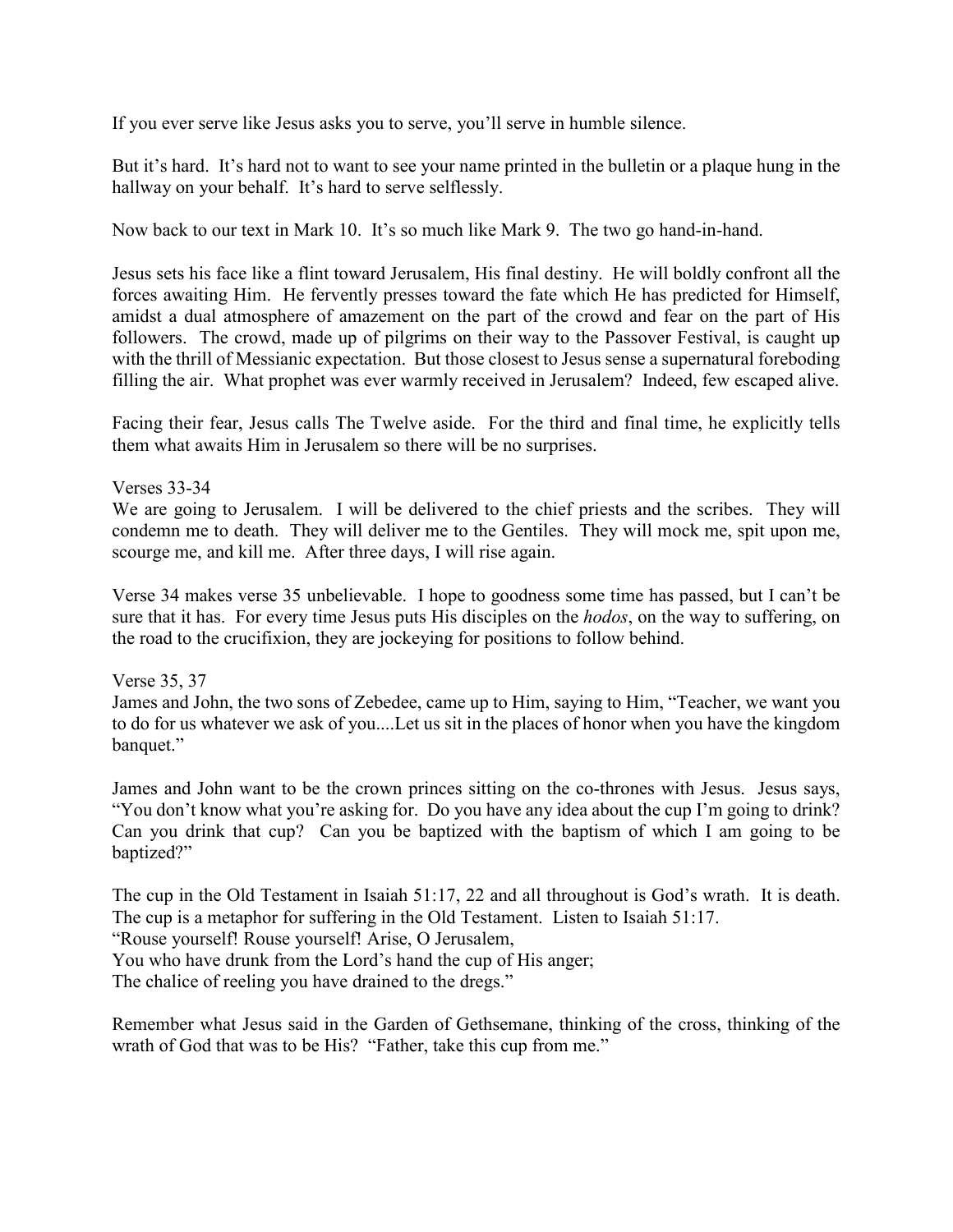Within the image of baptism is the image of death. When we baptize in the baptistry, it's the image of death and resurrection. "Can you be submerged in suffering like I'm going to be? Can you be plunged into calamity, into the waters with me? Can you share my fate?"

James and John so glibly respond. "We can. If there is going to be a little hardship before the glory days, we're there with you in the hardship. So we want to be there with you in the glory, Jesus." And Jesus replies, "I'm not in charge of giving out the seats at the head table in God's kingdom. But I will tell you this: You will drink the cup that I'm going to drink."

In fact, we read in Acts 12:2 where James, the brother of John, the son of Zebedee, is killed by Herod. He drinks the cup. He is baptized with the baptism of death as Jesus was. Indeed, he does drink the cup.

Acts 12:2 And he had James, the brother of John, put to death with the sword (speaking of Herod the king).

The other disciples are angry. They're not angry because James and John have been so calloused and so uncaring about Jesus' prediction of His suffering. They're angry because they missed the opportunity to slide in front of everybody so as not to have to wait in line for the positions of power. They're angry because, quite frankly, James and John beat them to the punch.

We want to be the greatest. It begins even when we're toddlers. We struggle in the playpen for our favorite toy. As teens we hope desperately that we will be selected first for the pickup game of basketball. In high school we hang out with certain people in certain places and act particular ways in order to find our niche, our place in the pecking order. A businessman secretly butters up the boss in hopes of gaining the promotion. An elderly woman, otherwise gentle and gracious, turns into a competitive beast in the heat of a seemingly innocent board game.

At times so much of our energy seems to be expended on gaining position and finding our place and coming out on top and winning the game and calling the shots.

So it was with James and John. And so it is with us.

We're all, in some ways, in love with ourselves. It's kind of like the old ditty: I like me, I love me, My self I do adore; And every day, in every way, I love me more and more.

That's the way James and John felt. They were in love with themselves. They were grasping for power.

Jesus has more to teach them. "You know that those who are recognized as rulers of the Gentiles lord it over them; and their great men exercise authority over them. But it is not so among you, but whoever wishes to become great among you shall be your servant; and whoever wishes to be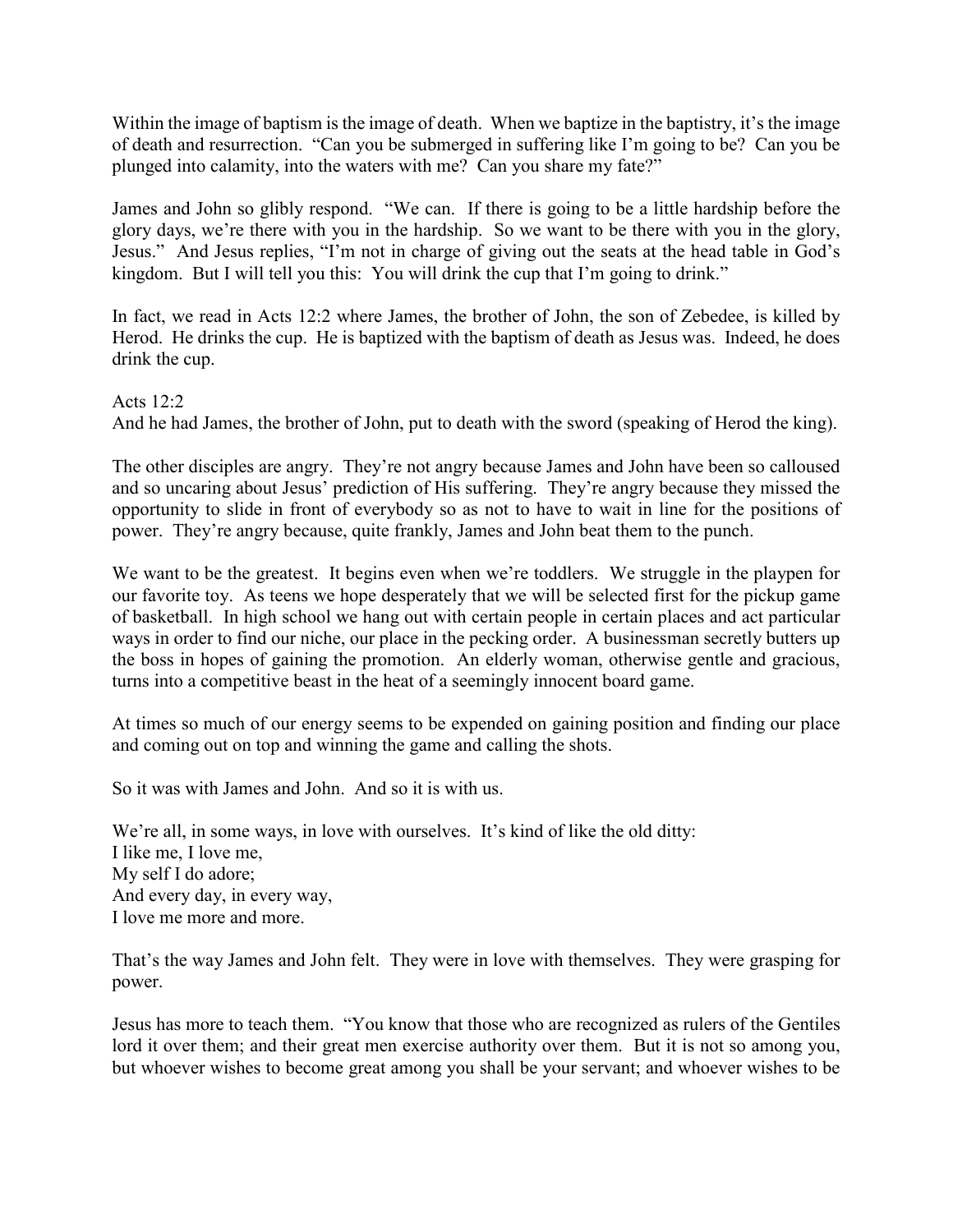first among you shall be slave of all. For even the Son of Man did not come to be served, but to serve, and to give His life a ransom for many" (Mark 10:42-45).

"Don't be like the world," Jesus is saying. The world plays king-of-the-hill, where everybody claws and scratches to get on top and then kicks and pushes to stay on top. That's the way the Gentile rulers become great.

"But it's not that way with you" (verse 43). "If you want to be great, you need to be a servant."

"But if you want to be first, you have to be a slave" Jesus says in Mark 10:44. "For the Son of Man did not come to be served, but to serve, and to give His life a ransom for many" (10:45).

How do we know that being great equals being a servant? Because the greatest of all, Jesus Himself, came not to be serve but to serve. The Son of Man bent down and washed feet.

Everything is upside down in the gospel. We are not like the world is. The church cannot be as the world is.

Do you want to know what it really means to serve in church? It's to do something quietly, never have your name listed, make a difference in the lives of others, and hope to God that nobody ever recognizes you so that your glory in heaven is not stolen away.

# **Gordon MacDonald said, "You can tell whether you are becoming a servant by how you act when people treat you like one." (quoted in** *Group***, January-February 2001, 23)**

And Jesus' ultimate service, He notes at the end of verse 45, is to give His life a ransom for many. "Ransom" is the word used for the compensation for personal injury or for a crime. It's the word used when we purchase the freedom of an enslaved relative in Leviticus 25. It's the price paid as the equivalent for the sacrifice of the first born (Numbers 18). It's the concept of ransom – the idea of the cost, the substitution and atonement as Jesus pays the price for me and for you, a price we cannot pay.

To follow this Messiah is to be self-giving, to be a servant. And it is to suffer that we, too (Romans 8:17) can share His glory.

Behind all of us is the image of baptism and the Lord's Supper, the cup of the spilled blood. Because all who are disciples and accept the baptism and drink Jesus' cup also pledge themselves to live and die by the pattern of the cross.

**A fourteen year old girl was being interviewed just before the election of Pope John Paul II. A CBS newscaster roamed up and down the streets of Vatican City posing this question to people in the crowd: "What would you like to do if you were the Pope?" When he came to this 14-year-old girl, she replied: "I'd cover the communion wafers with chocolate."** 

**Wow. That's our problem. That's what we've already done. We have a power hungry, sweet tooth discipleship among churches today. We wrap the gospel like a package of success**